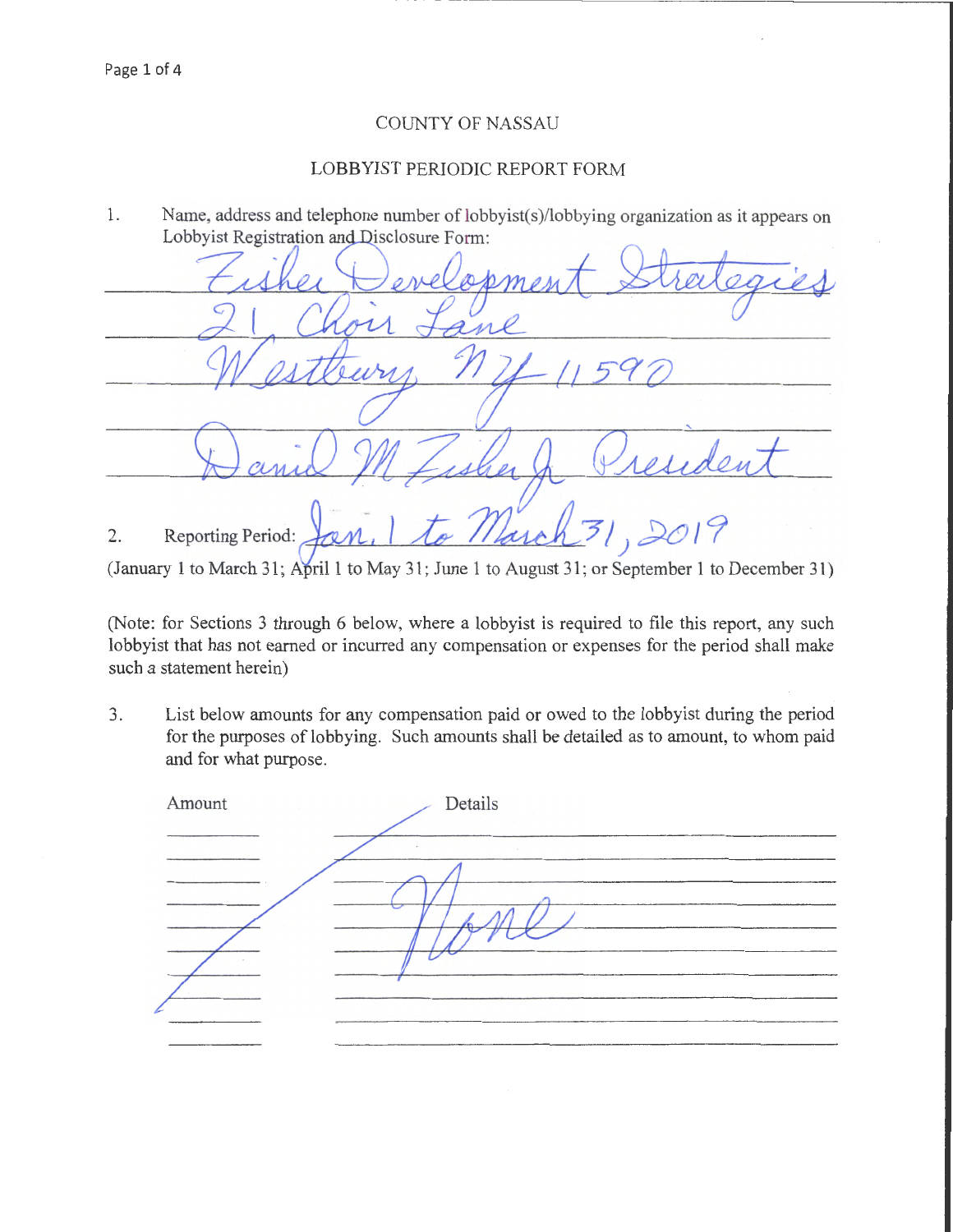List below the cumulative total amounts earned to date for lobbying year: 4.

List below amounts for any expenses expended or incurred by the lobbyist during the 5. period for the purposes of lobbying. Such amounts shall be detailed as to amount, to whom paid and for what purpose.

| Amount | Details |         |
|--------|---------|---------|
|        |         |         |
|        |         | $\cdot$ |
|        |         |         |
|        |         |         |
|        |         |         |
|        |         |         |
|        |         |         |

6. List below the cumulative total amounts expended to date for lobbying year:

 $\circ$ 

(In lieu of completing 7 through 10 below, you may attach a copy of your Lobbyist Registration and Disclosure Form, provided the information has not changed.)

7. List whether and where the lobbyist(s)/lobbying organization is registered as a lobbyist (e.g. Nassau County, New York State):

ork State

8. Name, address and telephone number of client(s) by whom, or on whose behalf, the lobbyist is retained, employed or designated.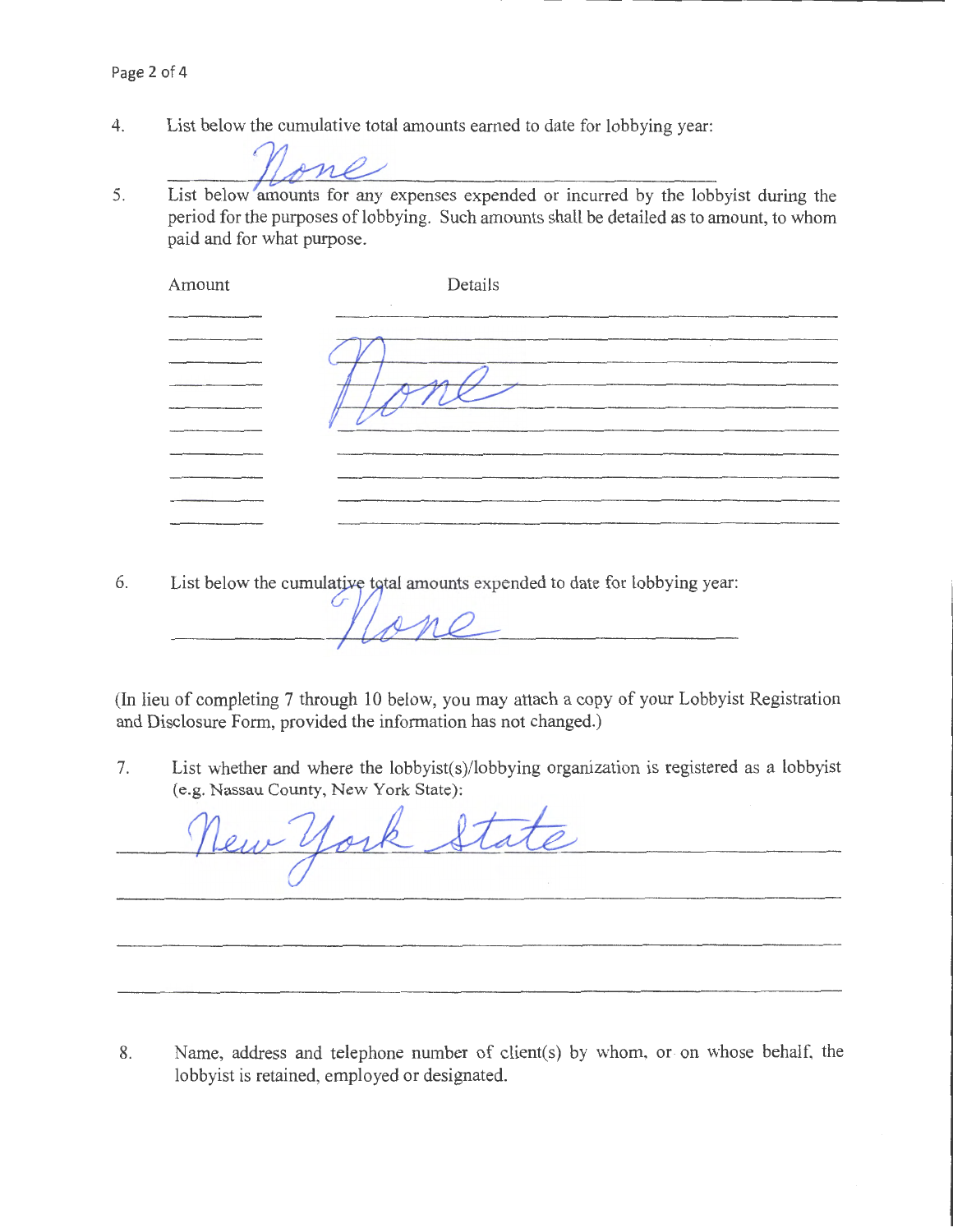| issom Pennington                |
|---------------------------------|
| no Plugation C                  |
|                                 |
| $516 - 579 -$                   |
| $\overline{a}$ , $\overline{a}$ |
|                                 |
|                                 |

9. Describe lobbying activity conducted, or to be conducted, in Nassau County, and identify client(s) for each activity listed, during the Reporting Period.

| The Contractor | $\overline{\mathcal{L}}$ |  |
|----------------|--------------------------|--|
|                |                          |  |

10. The name of persons, organizations or governmental entities before whom the lobbyist has The name of persons, organizations or go<br>lobbied during the period.